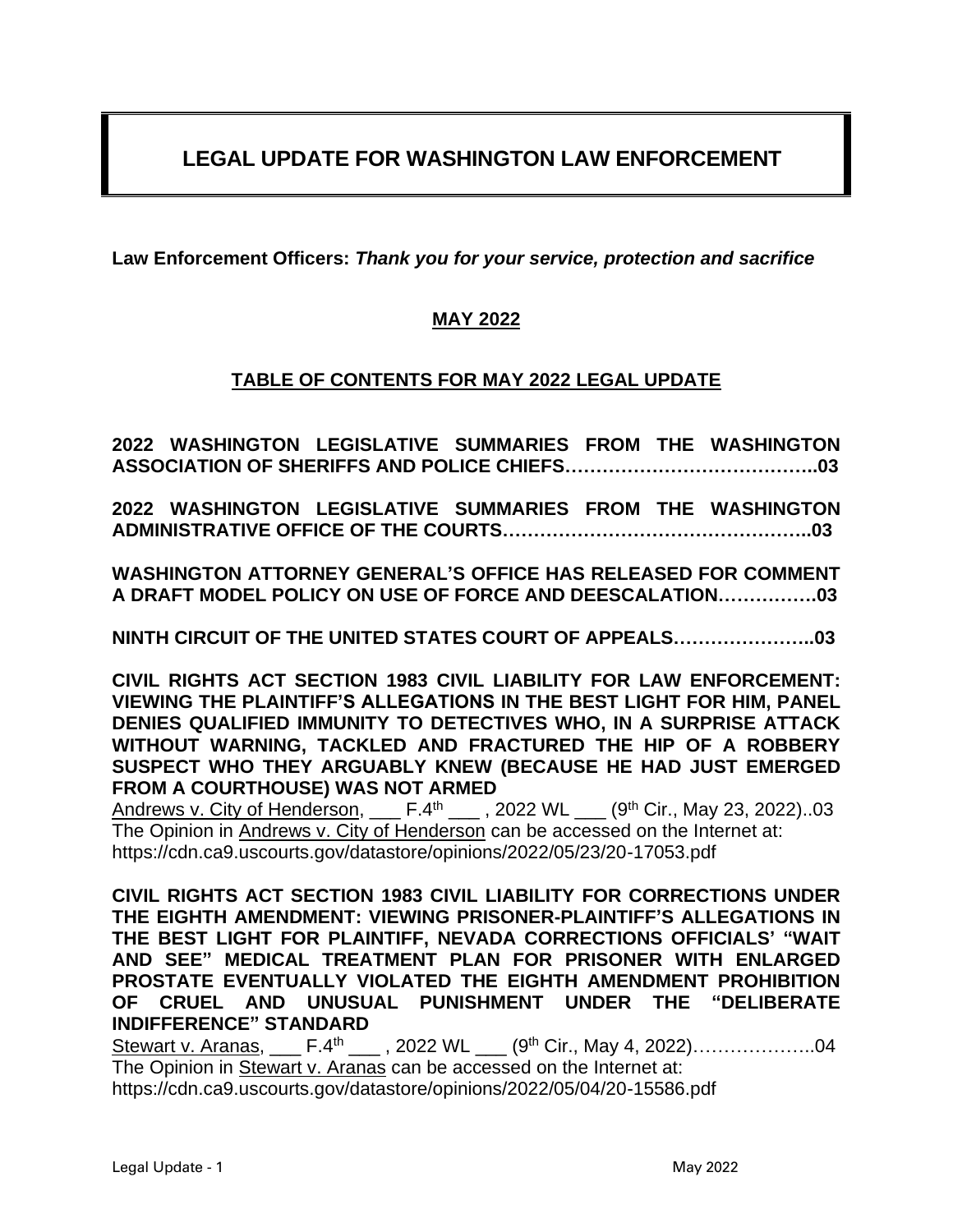**CIVIL RIGHTS ACT SECTION 1983 CIVIL LIABILITY: NO LIABILITY FOR COUNTY ATTORNEYS' ACTIONS OF REVIEWING, WITHOUT FIRST OBTAINING A COURT ORDER, OF COUNTY CHILD ABUSE INVESTIGATION FILES WHERE THE FILE REVIEW WAS CONDUCTED IN ORDER TO DEFEND AGAINST THE CHILDREN'S LAWSUIT FOR INVESTIGATORS' EARLIER INTERVIEWING OF THE CHILDREN WITHOUT FIRST OBTAINING A COURT ORDER OR PARENTAL CONSENT**  A.C. v. Cortez, \_\_\_ F.4<sup>th</sup> \_\_\_, 2022 WL \_\_\_ (9<sup>th</sup> Cir., May 13, 2022)………………………05 The Opinion in A.C. v. Cortez can be accessed on the Internet at: https://cdn.ca9.uscourts.gov/datastore/opinions/2022/05/13/19-55895.pdf

**WASHINGTON STATE SUPREME COURT………………………………………………06**

**DUI: WASHINGTON SUPREME COURT IS UNANIMOUS IN HOLDING CONSTITUTIONAL THE PER SE THC DUI PRONG AT RCW 46.61.502, WHICH CRIMINALIZES DRIVING WITH A THC BLOOD LEVEL OF 9.4 +/- 2.5 NG/ML WITHIN TWO HOURS OF DRIVING; ALSO, THE COURT DECLARES THAT THE WORD "MARIJUANA" IS NOW DISFAVORED**

State v. Fraser, \_\_\_ Wn.2d \_\_\_, 2022 WL \_\_(May 12, 2022)……………………………06 The Opinion in State v. Fraser can be accessed on the I nternet at: https://www.courts.wa.gov/opinions/pdf/988960.pdf

**WASHINGTON STATE COURT OF APPEALS…………………………………………..07**

**SIXTH AMENDMENT RIGHT TO CONFRONTATION: OUT-OF-COURT STATEMENTS BY DEFENDANT'S BROTHERS ARE HELD NOT TO BE "TESTIMONIAL," AND THEREFORE ADMISSION OF THE STATEMENTS AT TRIAL DID NOT VIOLATE THE CONFRONTATION CLAUSE**

State v. Ta'afulisia, \_\_\_ Wn. App. 2d \_\_\_ , 2022 WL \_\_\_ (Div. I, May 9, 2022)……….07 The Opinion in State v. Ta'afulisia can be accessed on the Internet at: https://www.courts.wa.gov/opinions/pdf/817230.pdf

**WITHOUT PROVIDING AN ILLUMINATING EXPLANATION, DIVISION TWO WITHDRAWS OPINION OF AUGUST 19, 2021, IN STATE V. MICHAEL LEON PALMER**………………………………………………………………………………………..08 The May 24, 2022, announcement by the Court of Appeals can be accessed on the Internet at: https://www.courts.wa.gov/opinions/pdf/D2%2052362-1-II%20Published%20Opinion.pdf

**BRIEF NOTES REGARDING MAY 2022 UNPUBLISHED WASHINGTON COURT OF APPEALS OPINIONS ON SELECT LAW ENFORCEMENT ISSUES…………………………………………………………………………………………08** 

**\*\*\*\*\*\*\*\*\*\*\*\*\*\*\*\*\*\*\*\*\*\*\*\*\*\*\*\*\*\*\*\*\***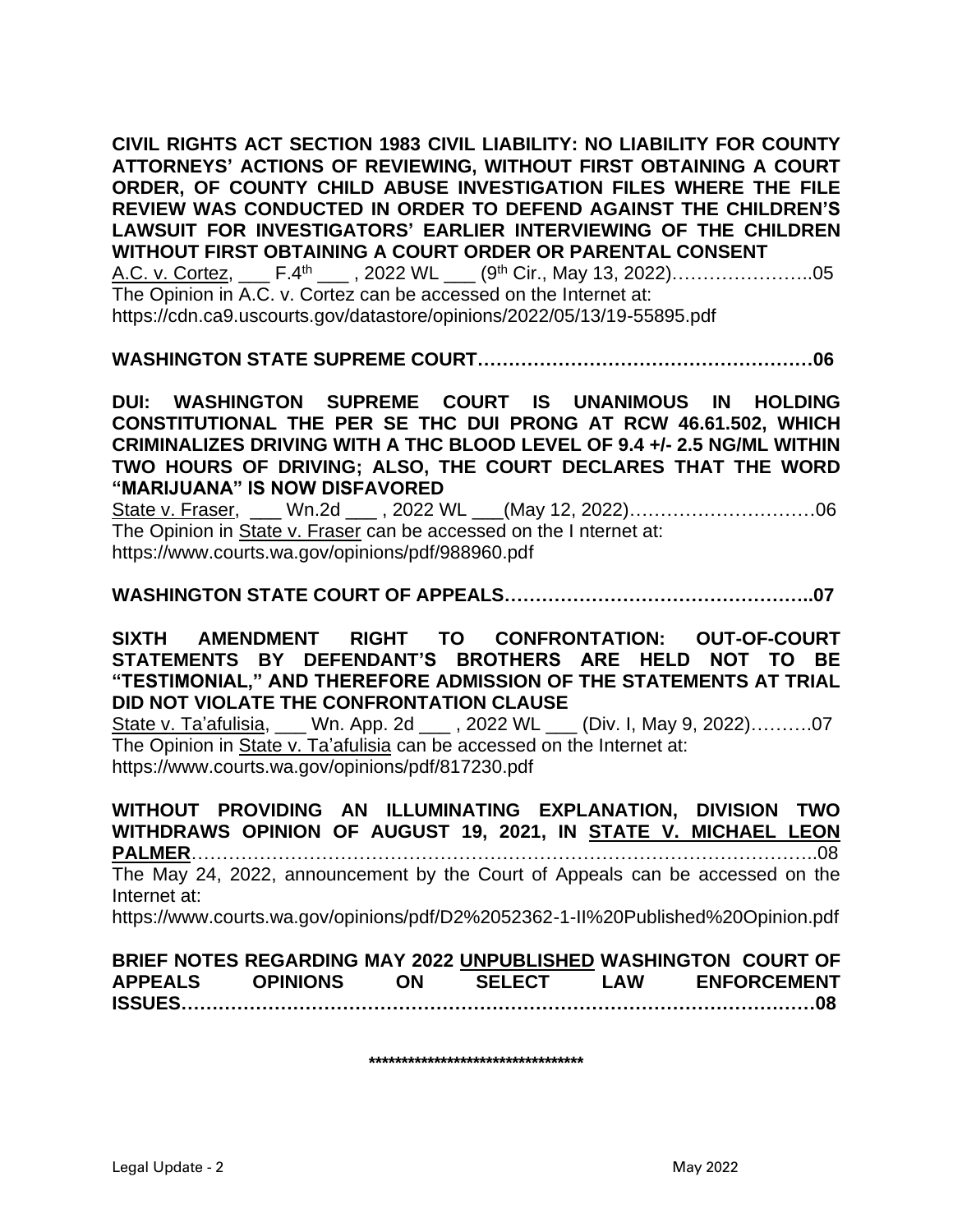### **2022 WASHINGTON LEGISLATIVE SUMMARIES FROM THE WASHINGTON ASSOCIATION OF SHERIFFS AND POLICE CHIEFS**

Readers who have not already done so will want to review the excellent and comprehensive listing and summaries by staff of the Washington Association of Sheriffs and Police Chiefs (WASPC) of 2022 Washington legislation of interest to law enforcement. Go to the WASPC Home Page, click on *Programs & Services*, scroll down and click on *Legislation*, and scroll down and click on *2022 End of Session Report*. Or go to the following Internet address:

https://waspc.memberclicks.net/assets/legislative/2022%20WASPC%20End%20of%20Session %20Report.pdf

Unless otherwise noted in the text of the legislation, bills generally become effective on June 9, 2022.

### **2022 WASHINGTON LEGISLATIVE SUMMARIES FROM THE WASHINGTON ADMINISTRATIVE OFFICE OF THE COURTS**

The Washington Administrative Office of the Courts has issued legislative summaries for the enactments of the 2022 Washington State Legislature. The summaries are accessible on the Internet on the "Resources" page of the Washington Courts website. Or go to the following Internet address:

https://www.courts.wa.gov/newsinfo/content/pdf/2022%20Legislative%20Summary.pdf

### **WASHINGTON ATTORNEY GENERAL'S OFFICE HAS RELEASED FOR COMMENT A DRAFT MODEL POLICY ON USE OF FORCE AND DE-ESCALATION**

This week, the Washington Attorney General released for comment a draft Model Policy on Use of Force and De-escalation. Thank you to the Washington Association of Sheriffs and Police Chief for notice of this item. The draft policy can be accessed via a link on the Internet at (click on the word, "here"):

https://fortress.wa.gov/atg/formhandler/ago/LawEnforcementPolicyFeedback.aspx

#### **\*\*\*\*\*\*\*\*\*\*\*\*\*\*\*\*\*\*\*\*\*\*\*\*\*\*\*\*\*\*\*\*\***

### **NINTH CIRCUIT OF THE UNITED STATES COURT OF APPEALS**

**CIVIL RIGHTS ACT SECTION 1983 CIVIL LIABILITY FOR LAW ENFORCEMENT: VIEWING THE PLAINTIFF'S ALLEGATIONS IN THE BEST LIGHT FOR HIM, PANEL DENIES QUALIFIED IMMUNITY TO DETECTIVES WHO, IN A SURPRISE ATTACK WITHOUT WARNING, TACKLED AND FRACTURED THE HIP OF A ROBBERY SUSPECT WHO THEY ARGUABLY KNEW (BECAUSE HE HAD JUST EMERGED FROM A COURTHOUSE) WAS NOT ARMED**

In Andrews v. City of Henderson,  $\_\_$  F.4<sup>th</sup>  $\_\_$ , 2022 WL  $\_\_$  (9<sup>th</sup> Cir., May 23, 2022), a threejudge Ninth Circuit panel denies qualified immunity to two police detectives who, per Plaintiff's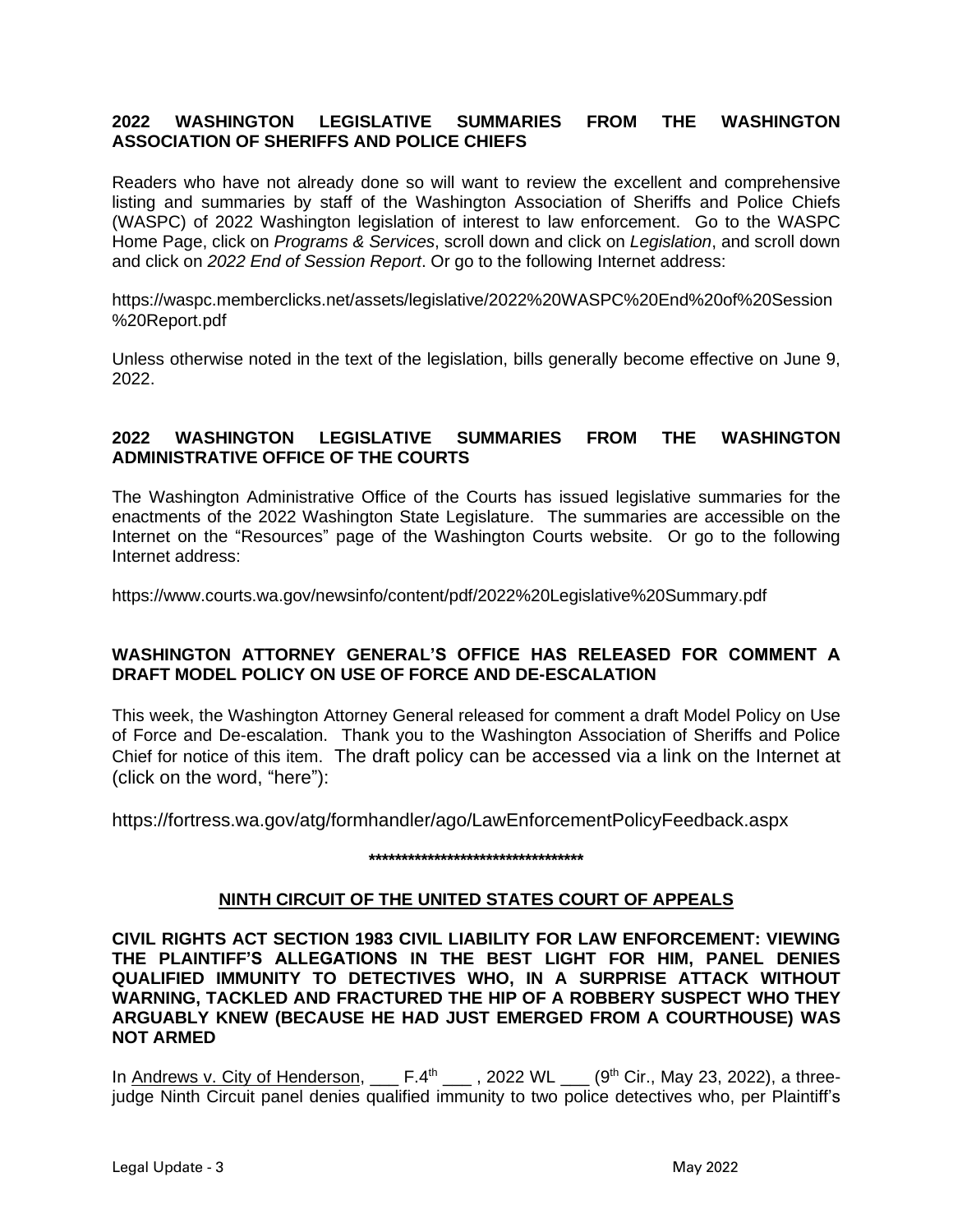allegations, tackled a robbery suspect without warning after he emerged from a courthouse. A staff summary that is not part of the Ninth Circuit Opinion provide the following synopsis of those parts of the panel's Opinion that address the qualified immunity argument of the detectives:

The panel affirmed the district court's denial, on summary judgment, of qualified immunity to two police detectives in an action brought pursuant to 42 U.S.C. § 1983 alleging defendants used excessive force, in violation of the Fourth Amendment, when, without warning, they tackled plaintiff to the ground, fracturing his hip.

[The detectives] believed they had probable cause to arrest plaintiff for a series of armed robberies and forcibly tackled him as he was leaving a Nevada state courthouse. The panel held that the use of force was substantial. Although plaintiff was suspected of a serious crime, viewing the evidence in his favor, the detectives knew [because the plaintiff presumably had gone through a metal detector at the courthouse] that he was not armed and was not posing an immediate threat to anyone as he exited the courthouse.

Under these circumstances, a reasonable jury could find that the degree of force used against plaintiff violated his Fourth Amendment right against excessive force, and the detectives were not entitled to summary judgment on the question of whether they committed a constitutional violation.

The panel further held that **Blankenhorn v. City of Orange**, 485 F.3d 463 (9th Cir. 2007) clearly established – and thus put a prudent officer on notice – that an officer violates the Fourth Amendment by tackling and piling on top of a relatively calm, non-resisting suspect who posed little threat of safety without any prior warning and without attempting a less violent means of effecting an arrest.

Result: Affirmance of the order of the U.S. District Court (Southern District of California) that denied qualified immunity to the two detectives.

### **CIVIL RIGHTS ACT SECTION 1983 CIVIL LIABILITY FOR CORRECTIONS UNDER THE EIGHTH AMENDMENT: VIEWING PRISONER-PLAINTIFF'S ALLEGATIONS IN THE BEST LIGHT FOR PLAINTIFF, NEVADA CORRECTIONS OFFICIALS' "WAIT AND SEE" MEDICAL TREATMEDT PLAN FOR PRISONER WITH ENLARGED PROSTATE EVENTUALLY VIOLATES THE EIGHTH AMENDMENT PROHIBITION OF CRUEL AND UNUSUAL PUNISHMENT UNDER THE "DELIBERATE INDIFFERENCE" STANDARD**

In Stewart v. Aranas,  $\mu$ <sup>th</sup> \_\_\_, 2022 WL \_\_\_ (9<sup>th</sup> Cir., May 4, 2022), a three-judge Ninth Circuit panel affirms a U.S. District Court ruling against the government defendants from the Nevada Prison system. The panel Opinion rules that the District Court correctly denied qualified immunity to prison officials in an action brought pursuant to 42 U.S.C. § 1983 alleging that defendants violated the Eighth Amendment cruel-and-unusual-treatment standard by being deliberately indifferent to a prisoner-plaintiff's medical needs. The standard was violated, the Lead Opinion concludes in analysis that accepts the prisoner's allegations as true, when, despite his numerous complaints over a period of years and a visibly deteriorating condition, they ignored his enlarged prostate.

A staff summary (which is not part of the panel's Opinion), includes the following description of part of the Lead Opinion for the panel: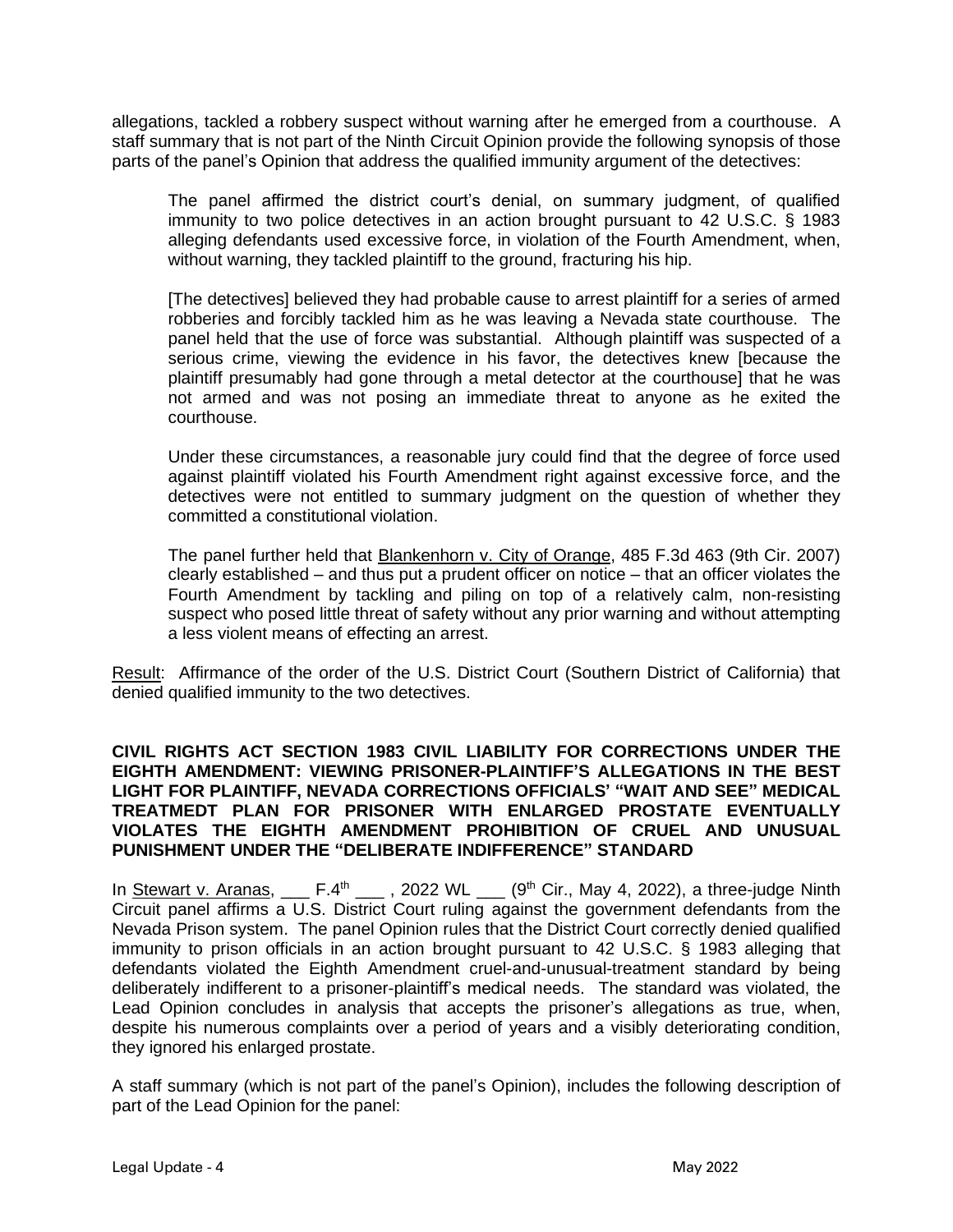The [Lead Opinion determines] that only examination of the second prong of the qualified immunity analysis was necessary—whether the right was clearly established at the time of the violation – because doing so would not hamper the development of precedent, and both parties expressly acknowledged that this case turned on the second prong.

The [Lead Opinion determines that] it was clearly established at the time of plaintiff's treatment that prison officials violate the constitution when they choose a medically unacceptable course of treatment for the circumstances, and a reasonable jury could find that the prison officials here did just that. At some point "wait and see" becomes deny and delay.

Plaintiff's condition sharply deteriorated during his last few years at Southern Desert Correctional Center. Yet prison officials never deviated from their "wait and see" treatment plan. As a result, plaintiff alleged he developed stage 3 kidney disease, erectile dysfunction due to the prostate tissue cavity, urine build up, and some pain from a prostatectomy. Plaintiff alleged more than mere disagreement with a medical treatment plan, and there was evidence that he suffered from intractable pain over an approximately three-year period that was interfering with his daily activities.

[Some paragraphing is revised for readability]

Result: Affirmance of U.S. District Court (Nevada) order the denied summary judgment to Nevada Corrections defendants; case is remanded for trial.

### **CIVIL RIGHTS ACT SECTION 1983 CIVIL LIABILITY: NO LIABILITY FOR COUNTY ATTORNEYS' ACTIONS OF REVIEWING, WITHOUT FIRST OBTAINING A COURT ORDER, OF COUNTY CHILD ABUSE INVESTIGATION FILES WHERE THE FILE REVIEW WAS CONDUCTED IN ORDER TO DEFEND AGAINST THE CHILDREN'S LAWSUIT FOR INVESTIGATORS' EARLIER INTERVIEWING THE CHILDREN WITHOUT FIRST OBTAINING A COURT ORDER OR PARENTAL CONSENT**

In A.C. v. Cortez,  $\mu$  F.4<sup>th</sup>  $\mu$ , 2022 WL  $\mu$  (9<sup>th</sup> Cir., May 13, 2022), a three-judge panel issues an Opinion that summarizes the panel's ruling in the opening paragraph (broken into subparagraphs by the Legal Update Editor) as follows:

Plaintiffs sued the County and County social workers for allegedly violating their Fourth Amendment rights by interviewing them without a court order or parental consent during the course of a child-abuse investigation. During that investigation, the County created and maintained files related to the alleged child abuse.

Attorneys defending the County reviewed the child-abuse investigation file without first obtaining a court order. The panel held that, contrary to plaintiffs' argument, Gonzalez v. Spencer, 336 F.3d 832 (9th Cir. 2003) . . . . does not stand for the proposition that a right to privacy necessarily attaches to the type of records at issue here. Thus, Gonzalez did not recognize a per se constitutional right in juvenile records that is always violated by third-party access.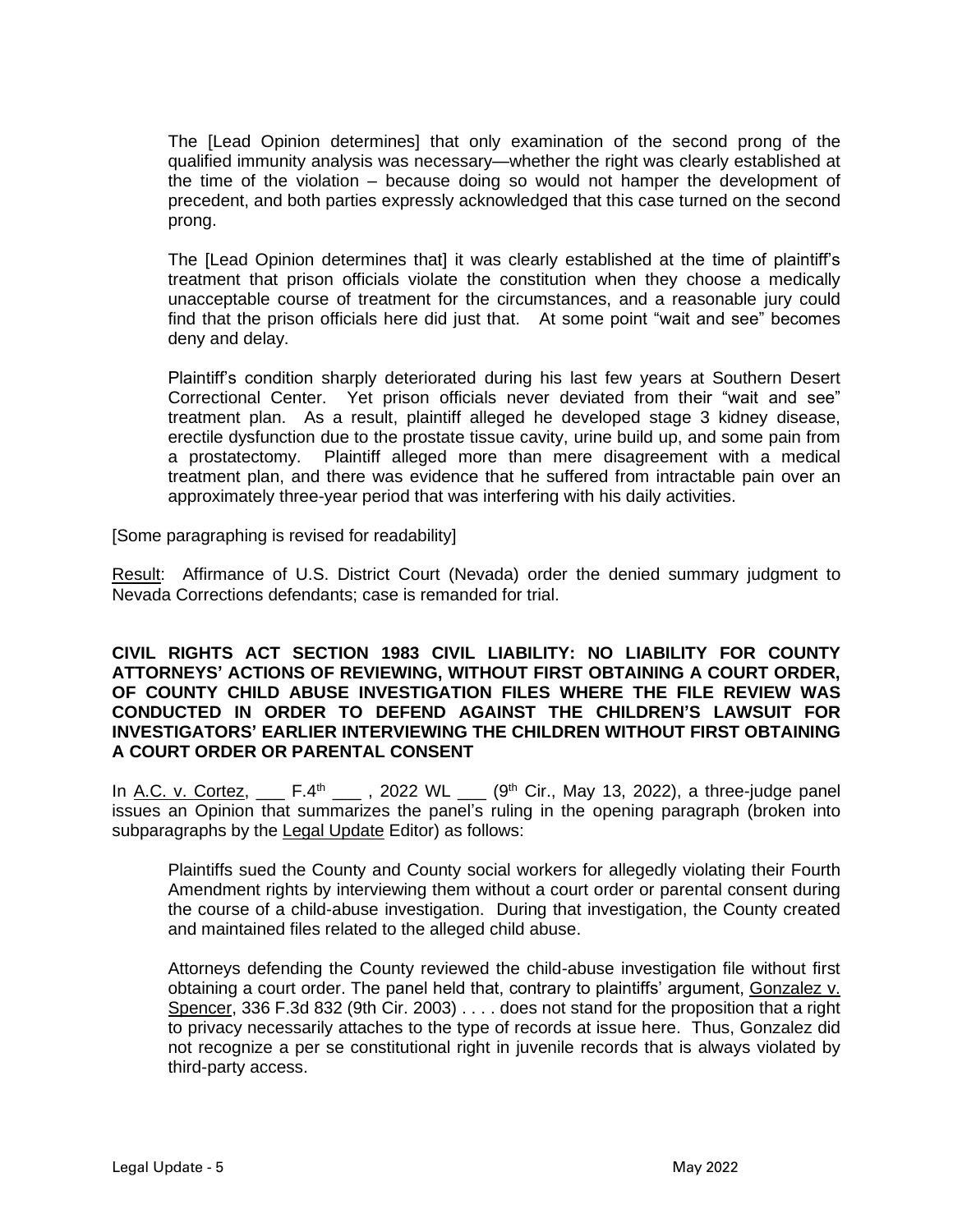Further, even if plaintiffs were entitled to informational privacy, the balancing test recognized in Seaton v. Mayberg, 610 F.3d 530, 539 (9th Cir. 2010), showed the County's interest in defending this litigation outweighed plaintiffs' asserted privacy interest. Even assuming that the social workers' records comprised sensitive medical and psychological records, there was no constitutional violation because the County's need to access the records was high.

Plaintiffs [the children who sued the County for earlier interviewing them without a court order or parental consent] initiated that need, and the professional obligations that lawyers owe their clients minimized the risk of misuse, harassment, or embarrassment. Thus, the district court properly dismissed plaintiffs' [claim under Monell v. Department of Social Services, 436 U.S. 658 (1978) against the County of San Diego and certain named defendants].

Result: Affirmance of order of U.S. District Court (Southern District of California) that dismissed a Monell claim against County of San Diego and certain named defendants.

#### **\*\*\*\*\*\*\*\*\*\*\*\*\*\*\*\*\*\*\*\*\*\*\*\*\*\*\*\*\*\*\*\*\***

### **WASHINGTON STATE SUPREME COURT**

**DUI: WASHINGTON SUPREME COURT IS UNANIMOUS IN HOLDING CONSTITUTIONAL THE PER SE THC DUI PRONG AT RCW 46.61.502, WHICH CRIMINALIZES DRIVING WITH A THC BLOOD LEVEL OF 9.4 +/- 2.5 NG/ML WITHIN TWO HOURS OF DRIVING; ALSO, THE COURT DECLARES THAT THE WORD "MARIJUANA" IS NOW DISFAVORED**

In State v. Fraser, \_\_\_ Wn.2d \_\_\_ 2022 WL \_\_\_ (May 12, 2022), the Washington Supreme Court is unanimous in rejecting constitutional attacks on the per se THC statutory DUI prong. The Court's introductory section, summarizes the ruling as follows:

In 2012, Washington voters approved Initiative 502, which legalized cannabis1 for recreational use, as well as created a regulatory system for cannabis. In doing so, the initiative modified the driving under the influence (DUI) law and created a prong under which a person can be convicted of DUI depending on the level of tetrahydrocannabinol (THC) found in one's blood. Under RCW 46.61.502(1)(b) a person is per se guilty of DUI when one drives a vehicle and "[t]he person has, within two hours after driving, a THC concentration of 5.00 or higher [nanograms per milliliter (ng/mL)] as shown by analysis of the person's blood" (hereinafter the "per se THC prong").

Douglas Fraser III was convicted of DUI under the per se THC prong for driving with a THC blood level of 9.4 +/- 2.5 ng/mL within two hours of driving. On appeal, Fraser challenges the constitutionality of this prong of the DUI statute, claiming that the statute is not a legitimate exercise of the legislature's police power, that it is unconstitutionally vague, and that it is "facially unconstitutionally overbroad because no scientific evidence supports the conclusion that there is a perse concentration of active THC at which all or most drivers would be impaired."

We hold that this statute is constitutional and that it is a legitimate exercise of police powers as the limit is rationally and substantially related to highway safety. The research shows that the minimum 5.00 ng/mL limit appears to be related to recent cannabis consumption for most people (including chronic users), which is linked to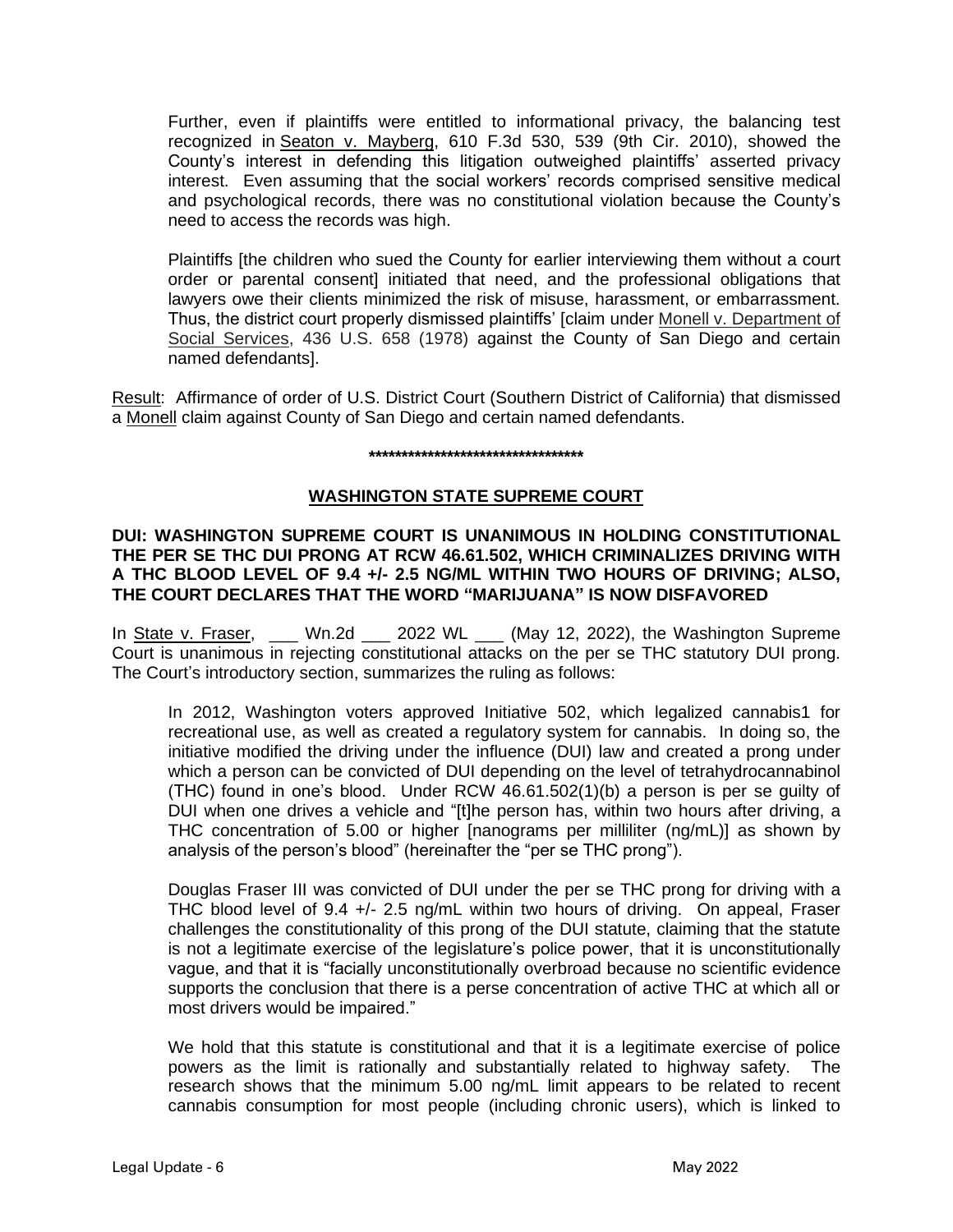impaired driving and highway safety, although there is no similar scientific correlation to impairment akin to the minimum 0.08 percent blood alcohol concentration (BAC) limit for alcohol. Further, there is a reasonable assumption that having the limit will deter people who have recently consumed cannabis from driving, thus reasonably and substantially furthering a legitimate state interest.

We hold that this statute is not vague because this specific 5.00 ng/mL limit does not lead to arbitrary enforcement, but rather it avoids arbitrary, erratic, and discriminatory enforcement.

Finally, we hold that this statute is not facially unconstitutional because there exists a circumstance under which the limit can be constitutionally applied even under Fraser's allegations of arbitrariness. Fraser's own expert testified that some people are impaired at a THC blood level of 5.00 ng/mL. Therefore, when someone who is impaired at 5.00 ng/mL consumes cannabis and drives, this limit would not be unconstitutionally arbitrary in that circumstance. Accordingly, we affirm Fraser's conviction.

In footnote 1, the Fraser Opinion also declares as follows that the word "marijuana" is now a disfavored word, and that the favored word is "cannabis:"

We recognize that using the term "marijuana" instead of "cannabis" is rooted in racism. See, e.g., Michael Vitiello, Marijuana Legalization, Racial Disparity, and the Hope for Reform, 23 LEWIS & CLARK L. REV. 789, 797-98 (2019) ("Advocates of criminalizing marijuana often made overtly racist appeals."). The transition from using the scientific "cannabis" to "marijuana" or "marihuana" in the early 20th century stems from anti-Mexican, and other racist and antiimmigrant, sentiments and efforts to demonize cannabis. Id. at 797-99. Our legislature has recently acknowledged this discriminatory origin and has enacted a law to replace "marijuana" with "cannabis" throughout the Revised Code of Washington with various effective dates depending on the statute. See LAWS OF 2022, ch. 16, § 1. Accordingly, unless quoting language or referring to the text of a statute, we use "cannabis."

Result: Affirmance of Snohomish County Superior Court conviction of Douglas Fraser III for DUI under the statutory per se THC prong for driving with a THC blood level of 9.4 +/- 2.5 ng/mL within two hours of driving.

#### **\*\*\*\*\*\*\*\*\*\*\*\*\*\*\*\*\*\*\*\*\*\*\*\*\*\*\*\*\*\*\*\*\***

### **WASHINGTON STATE COURT OF APPEALS**

### **SIXTH AMENDMENT RIGHT TO CONFRONTATION: OUT-OF-COURT STATEMENTS BY DEFENDANT'S BROTHERS ARE HELD NOT TO BE "TESTIMONIAL," AND THEREFORE ADMISSION OF THE STATEMENTS AT TRIAL DID NOT VIOLATE THE CONFRONTATION CLAUSE**

In State v. Ta'afulisia, \_\_\_ Wn. App. 2d \_\_\_, 2022 WL \_\_ (Div. I, May 9, 2022), a three-judge Division One panel addresses a complicated, fact-based issue under the Sixth Amendment right to confrontation. The ruling of the Court of Appeals is summarized briefly on the website of the Washington Association of Prosecuting Attorneys (see Case Law 2022 WAPA Weekly Roundup for May 13, 2022) as follows [bracketed words added by the Legal Update editor]:

\_\_\_\_\_\_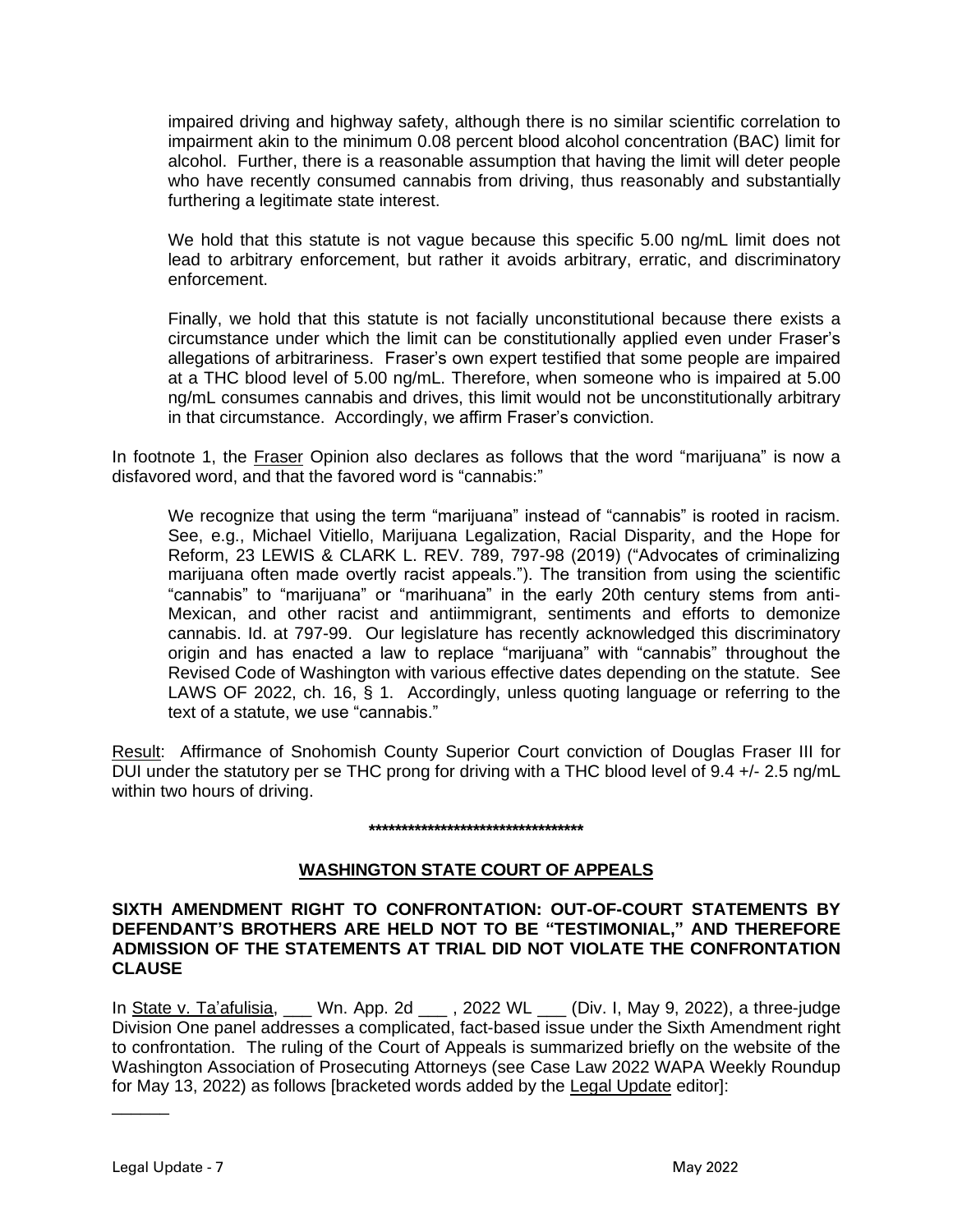### **Confrontation Clause, Out of Court Statement, and Testimonial Statements** –

The Sixth Amendment to the U.S. constitution guarantees an accused the right to confront witnesses against him. The confrontation right applies to out-of-court statements by witnesses who have not been subject to previous cross-examination. The right to confront applies only when the challenged statements are testimonial in nature. A statement is testimonial when its primary purpose is to create an out-of-court substitute for trial testimony. And the primary purpose of the encounter in which the challenged statement was made is discerned by objectively evaluating all of the pertinent circumstances, including not only the motivations of the speaker but also of other participants. In this case, the challenged out-of-court utterances of the defendant's brothers [made to persons not in law enforcement or other official roles] admitted into evidence against him at his trial, fell outside the protections of the confrontation clause, and, accordingly, the trial judge properly allowed their placement before the jury. This is consistent with prior cases where courts have found that statements made unwittingly to an informant are not testimonial.

Result: Affirmance of King County Superior Court convictions of Jerome K. Ta'afulisia (A) two counts of felony murder in the first degree predicated on robbery, and (B) three counts of assault in the first degree.

### **WITHOUT PROVIDING AN ILLUMINATING EXPLANATION, DIVISION TWO WITHDRAWS OPINION OF AUGUST 19, 2021, IN STATE V. MICHAEL LEON PALMER**

On May 24, 2022, Division Two of the Court of Appeals declares that the Court has granted the defense attorney's motion for reconsideration of an August 19, 2021, Opinion in State v. Michael Leon Palmer. The Palmer court declares that a new opinion will be issued in the case in the future. No explanation is provided for the ruling withdrawing the August 2021 Opinion.

In the now-withdrawn August 19, 2021, Opinion, the Court of Appeals (1) ruled that the prosecution violated defendant's Fifth Amendment right against self-incrimination by asking a law enforcement officer about defendant's decision to remain silent after arrest and a night in jail; and (2) reversed the Grays Harbor County Superior Court convictions of Michael Leon Palmer for child molestation in the first degree, assault in the fourth degree, and assault of a child in the second degree.

#### **\*\*\*\*\*\*\*\*\*\*\*\*\*\*\*\*\*\*\*\*\*\*\*\*\*\*\*\*\*\*\*\*\***

### **BRIEF NOTES REGARDING MAY 2022 UNPUBLISHED WASHINGTON COURT OF APPEALS OPINIONS ON SELECT LAW ENFORCEMENT ISSUES**

Under the Washington Court Rules, General Rule 14.1(a) provides: "Unpublished opinions of the Court of Appeals have no precedential value and are not binding on any court. However, unpublished opinions of the Court of Appeals filed on or after March 1, 2013, may be cited as nonbinding authorities, if identified as such by the citing party, and may be accorded such persuasive value as the court deems appropriate."

 $\overline{\phantom{a}}$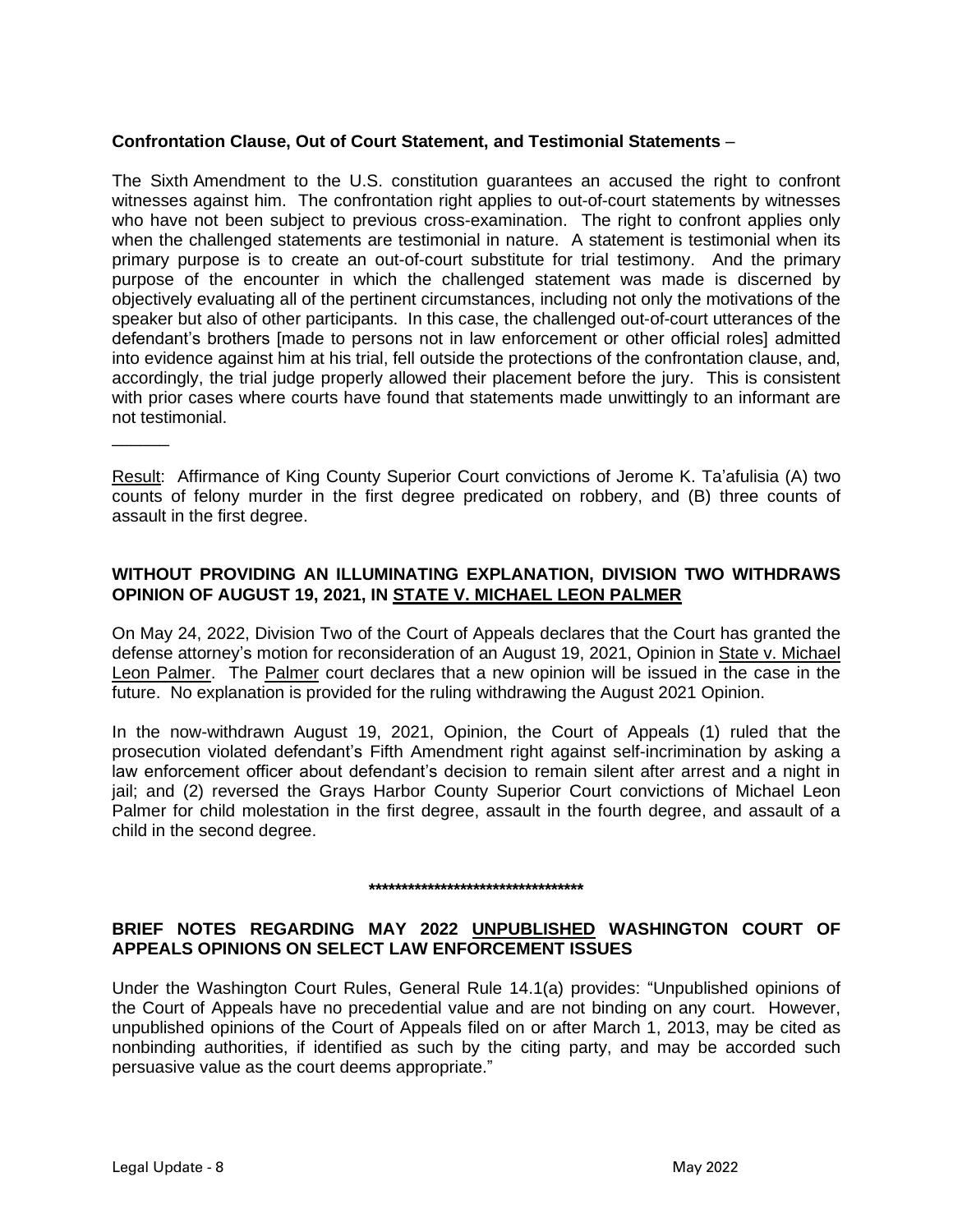Every month I will include a separate section that provides very brief issue-spotting notes regarding select categories of unpublished Court of Appeals decisions that month. I will include such decisions where issues relating to the following subject areas are addressed: (1) Arrest, Search and Seizure; (2) Interrogations and Confessions; (3) Implied Consent; and (4) possibly other issues of interest to law enforcement (though probably not sufficiency-of-evidence-toconvict issues).

The four entries below address the May 2022 unpublished Court of Appeals opinions that fit the above-described categories. I do not promise to be able catch them all, but each month I will make a reasonable effort to find and list all decisions with these issues in unpublished opinions from the Court of Appeals. I hope that readers, particularly attorney-readers, will let me know if they spot any cases that I missed in this endeavor, as well as any errors that I may make in my brief descriptions of issues and case results. In the entries that address decisions in criminal cases, the crimes of conviction or prosecution are italicized, and descriptions of the holdings/legal issues are bolded.

1. Personal Restraint Petition of Martin David Pietz, Jr.: On May 2, 2022, Division One of the COA rejects the defendant's Personal Restraint Petition challenge to his 2013 King County Superior Court conviction for murder in the second degree. The Pietz Court applies the "independent source" exception to the warrant requirement in a case where a detective was already in the process of preparing a search warrant at a point when a witness showed the detective some of the evidence that (1) was already targeted by the in-process search warrant paperwork and (2) was subsequently seized under the warrant. Some of the Washington appellate court decisions on the "independent source" exception noted in Pietz are State v. Betancourth, 190 Wn.2d 357 (2018) and State v. Gaines, 154 Wn.2d 711 (2005). The Pietz Court disagrees with defendant's argument that ruling against him in this case essentially means that the Pietz Court is applying the "inevitable discovery" exception to the warrant requirement, which exception the Washington Supreme Court rejected in an interpretation of the Washington constitution (article I, section 7) in State v. Winterstein, 167 Wn.2d 620 (2009).

The Pietz Opinion can be accessed on the Internet at: [https://www.](https://www/)courts.wa.gov/opinions/pdf/767160.pdf

2. State v. Henry Estuar Paguada Barrientos: On May 17, 2022, Division Two of the COA agrees with defendant's challenge to the sufficiency of evidence for his Lewis County Superior Court conviction for felony violation of a no-contact order – domestic violence. The Barrientos Court rules that where Barrientos was being chased as a possible trespasser by a home-owner and the home-owner's daughter and son-in-law, the fact that the fleeing Barrientos ran in front of the trailer of his estranged wife (who was protected against him by a no-contact order) did not support the willful violation element of RCW 26.50.110.

The Barrientos Opinion can be accessed on the Internet at: https://www.courts.wa.gov/opinions/pdf/D2%2055898-0-II%20Unpublished%20Opinion.pdf

3. Andrea Clare v. Kevin J. Clare: On May 26, 2022, Division Three of the COA affirms a Franklin County Superior Court order dismissing civil lawsuit brought under the Washington Privacy Act, RCW 9.73.030. The lawsuit arose from an acrimonious divorce involving Adrea and Kevin Clare. Kevin used Andrea's telephone while she was sleeping to access her office email account. He forwarded several of her messages to his personal email account. He also had previously opened text messages stored on her phone. The Clare Opinion rules that Kevin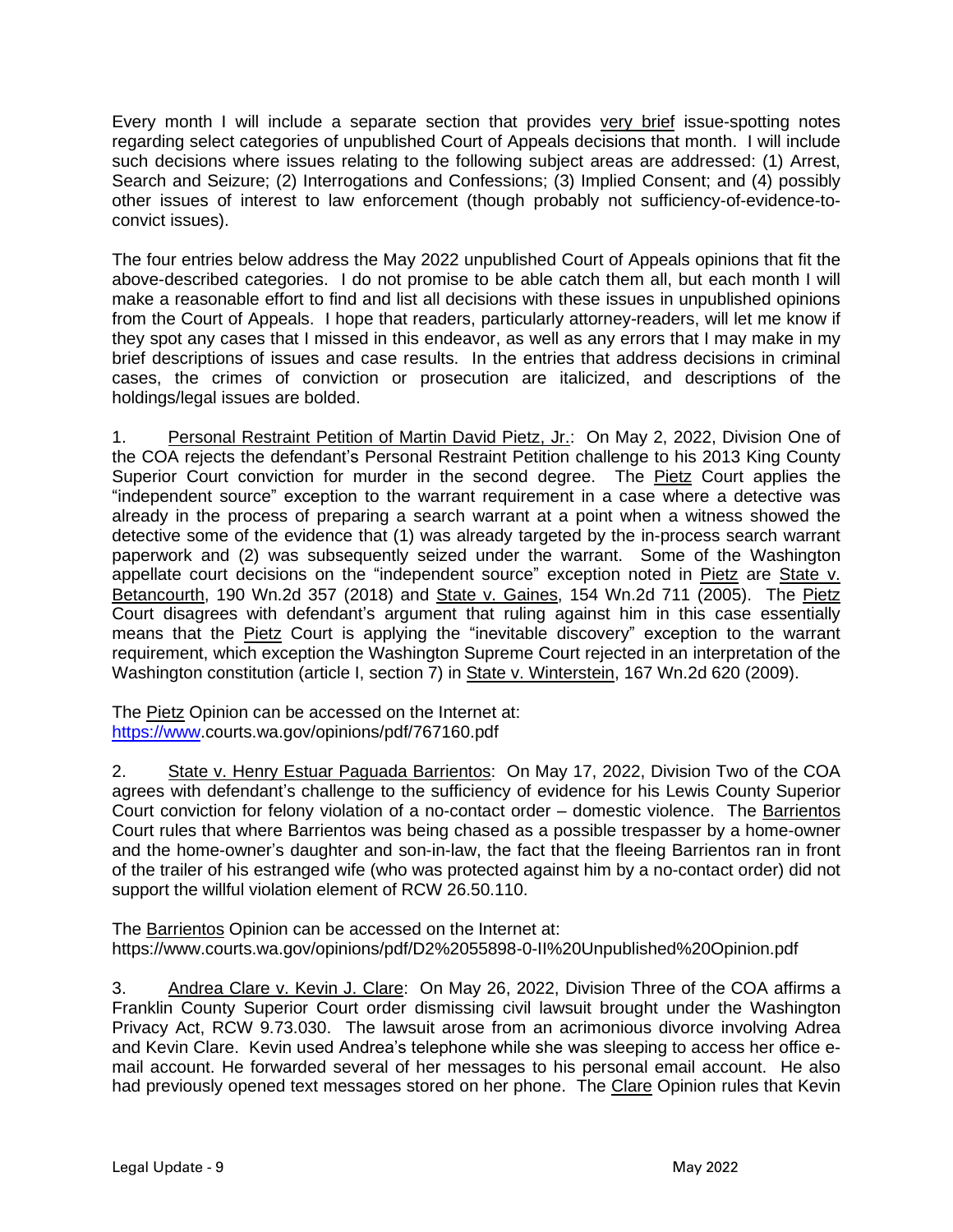Clare did not, within the prohibition of the Privacy Act, "intercept" Andrea Clare's e-mail and text messages by merely reading the messages after she did.

The Clare Opinion can be accessed on the Internet at: https://www.courts.wa.gov/opinions/pdf/386031\_unp.pdf

4. State v. James Ta'afulisia: On May 31, 2022, Division One of the COA rejects the challenges of defendant to his King County Superior Court convictions for "multiple counts of murder and assault" that arose his participation with his brothers in doing some shootings. The Division One Opinion rules that (1) a Superior Court order for a one-party consent tape recording was supported by probable cause (under a statutory PC test that is not as strict as the Aguilar-Spinelli PC test under the Washington constitution, article I, section 7); and (2) the State's application for the court order adequately showed that other investigative methods were unlikely to succeed.

The Ta'afulisia Opinion can be accessed on the Internet at: https://www.courts.wa.gov/opinions/pdf/817353%20order%20and%20opinion.pdf

**\*\*\*\*\*\*\*\*\*\*\*\*\*\*\*\*\*\*\*\*\*\*\*\*\*\*\*\*\*\*\*\*\***

### **LEGAL UPDATE FOR WASHINGTON LAW ENFORCEMENT IS ON WASPC WEBSITE**

Beginning with the September 2015 issue, the most recent monthly Legal Update for Washington Law Enforcement is placed under the "LE Resources" link on the Internet Home Page of the Washington Association of Sheriffs and Police Chiefs. As new Legal Updates are issued, the three most recent Legal Updates will be accessible on the site. WASPC will drop the oldest each month as WASPC adds the most recent Legal Update.

In May of 2011, John Wasberg retired from the Washington State Attorney General's Office. For over 32 years immediately prior to that retirement date, as an Assistant Attorney General and a Senior Counsel, Mr. Wasberg was either editor (1978 to 2000) or co-editor (2000 to 2011) of the Criminal Justice Training Commission's Law Enforcement Digest. From the time of his retirement from the AGO through the fall of 2014, Mr. Wasberg was a volunteer helper in the production of the LED. That arrangement ended in the late fall of 2014 due to variety of concerns, budget constraints and friendly differences regarding the approach of the LED going forward. Among other things, Mr. Wasberg prefers (1) a more expansive treatment of the corearea (e.g., arrest, search and seizure) law enforcement decisions with more cross references to other sources and past precedents; and (2) a broader scope of coverage in terms of the types of cases that may be of interest to law enforcement in Washington (though public disclosure decisions are unlikely to be addressed in depth in the Legal Update). For these reasons, starting with the January 2015 Legal Update, Mr. Wasberg has been presenting a monthly case law update for published decisions from Washington's appellate courts, from the Ninth Circuit of the United States Court of Appeals, and from the United States Supreme Court.

The Legal Update does not speak for any person other than Mr. Wasberg, nor does it speak for any agency. Officers are urged to discuss issues with their agencies' legal advisors and their local prosecutors. The Legal Update is published as a research source only and does not purport to furnish legal advice. Mr. Wasberg's email address is jrwasberg@comcast.net. His cell phone number is (206) 434-0200. The initial monthly Legal Update was issued for January 2015. Mr. Wasberg will electronically provide back issues on request.